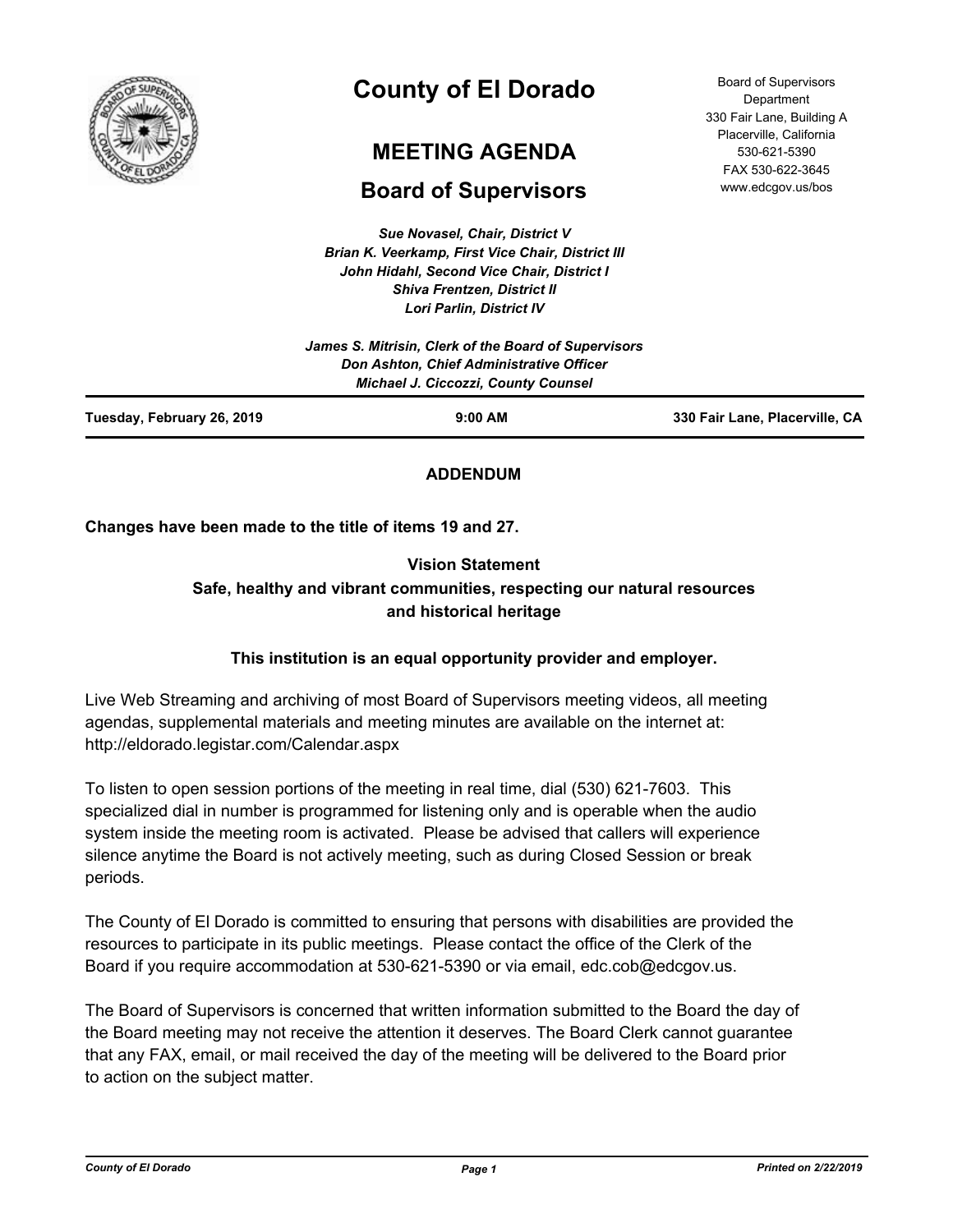The Board meets simultaneously as the Board of Supervisors and the Board of Directors of the Air Quality Management District, In-Home Supportive Services, Public Housing Authority, Redevelopment Agency and other Special Districts.

For Purposes of the Brown Act § 54954.2 (a), the numbered items on this Agenda give a brief description of each item of business to be transacted or discussed. Recommendations of the staff, as shown, do not prevent the Board from taking other action.

Materials related to an item on this Agenda submitted to the Board of Supervisors after distribution of the agenda packet are available for inspection during normal business hours in the public viewing packet located in Building A, 330 Fair Lane, Placerville or in the Board Clerk's Office located at the same address. Such documents are also available on the Board of Supervisors' Meeting Agenda webpage subject to staff's ability to post the documents before the meeting.

# **PROTOCOLS FOR PUBLIC COMMENT**

Public comment will be received at designated periods as called by the Board Chair.

Public comment on items scheduled for Closed Session will be received before the Board recesses to Closed Session.

Except with the consent of the Board, individuals shall be allowed to speak to an item only once.

On December 5, 2017 the Board adopted the following protocol relative to public comment periods:

Time for public input will be provided at every Board of Supervisors meeting. Individuals will have three minutes to address the Board. Individuals authorized by organizations will have three minutes to present organizational positions and perspectives and may request additional time, up to five minutes. At the discretion of the Board, time to speak by any individual may be modified.

A total of 20 minutes will be allocated for public comment during Open Forum and for each agenda item to be discussed. Public comment on certain agenda items designated and approved by the Board may be treated differently with specific time limits per speaker or a limit on the total amount of time designated for public comment. It is the intent of the Board that quasi-judicial matters have additional flexibility depending upon the nature of the issue.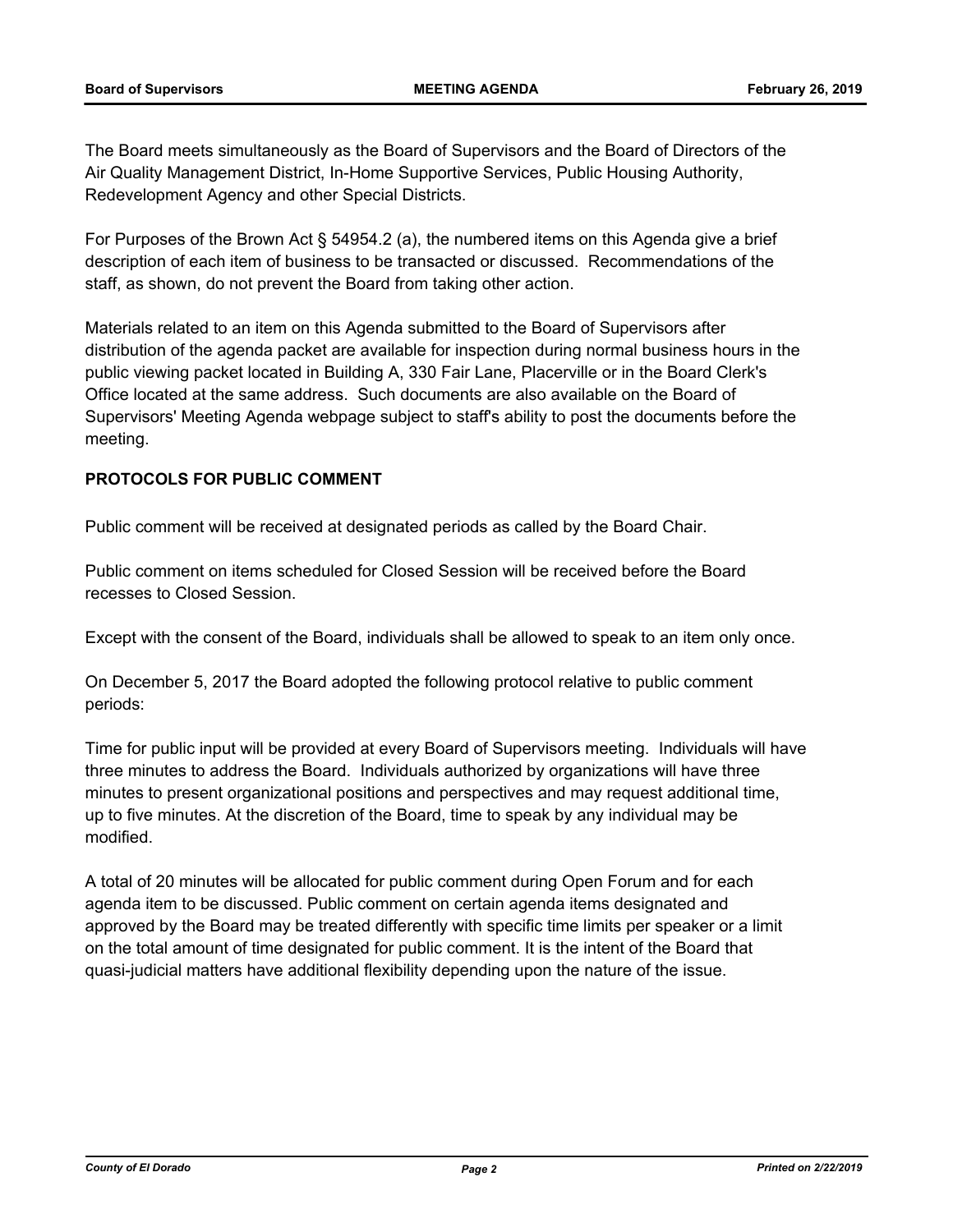Individual Board members may ask clarifying questions but will not engage in substantive dialogue with persons providing input to the Board.

If a person providing input to the Board creates a disruption by refusing to follow Board guidelines, the Chair of the Board may take the following actions.

Step 1. Request the person adhere to Board guidelines. If the person refuses, the Chair may ask the Clerk to turn off the speaker's microphone.

Step 2. If the disruption continues, the Chair may order a recess of the Board meeting.

Step 3. If the disruption continues, the Chair may order the removal of the person from the Board meeting.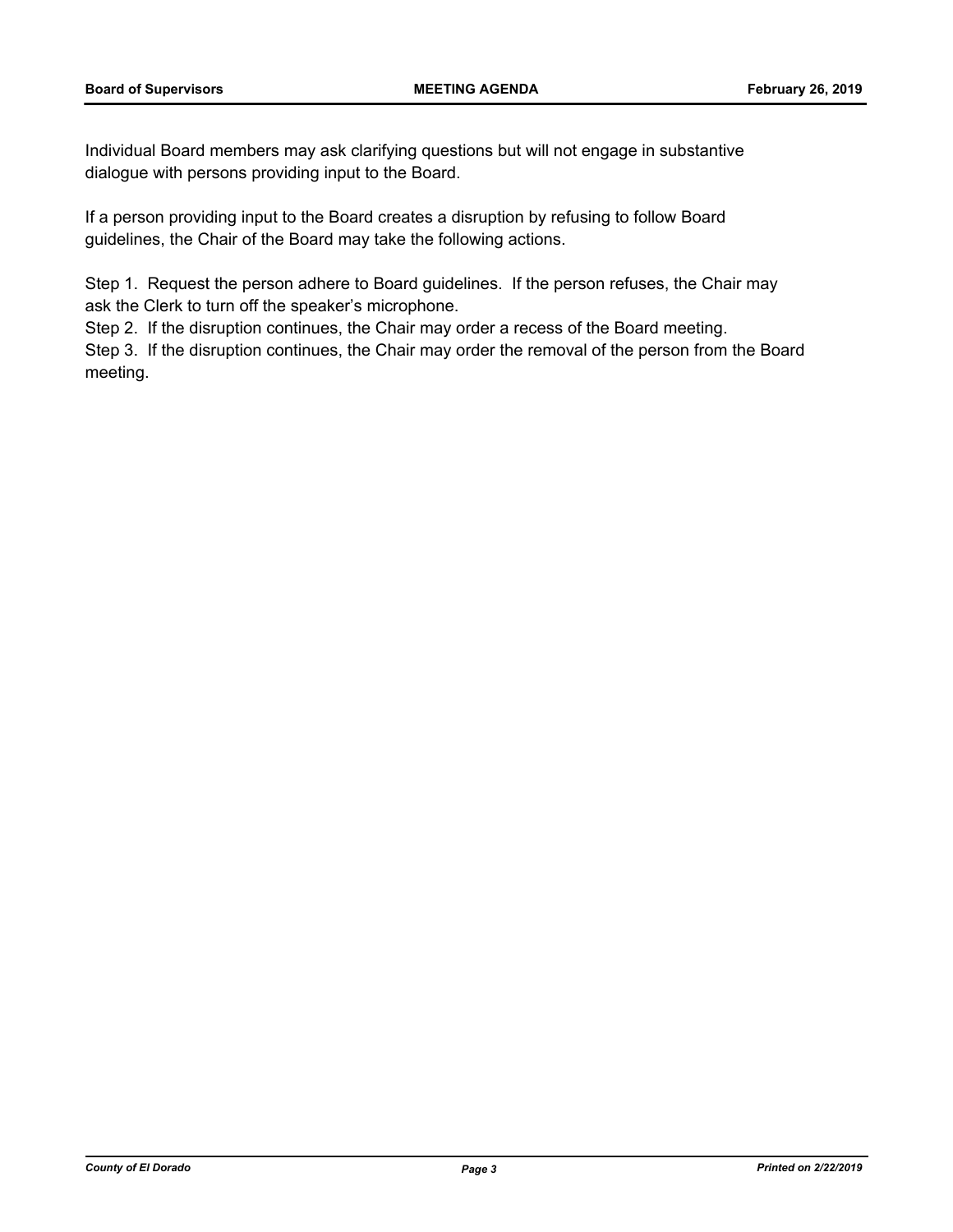# **9:00 A.M. - CALL TO ORDER**

### **INVOCATION AND PLEDGE OF ALLEGIANCE TO THE FLAG**

#### **ADOPTION OF THE AGENDA AND APPROVAL OF CONSENT CALENDAR**

The Board may make any necessary additions, deletions or corrections to the agenda including moving items to or from the Consent Calendar and adopt the agenda and the Consent Calendar with one single vote. A Board member may request an item be removed from the Consent Calendar for discussion and separate Board action. At the appropriate time as called by the Board Chair, members of the public may make a comment on matters on the Consent Calendar prior to Board action.

#### **OPEN FORUM**

Open Forum is an opportunity for members of the public to address the Board of Supervisors on subject matter that is not on their meeting agenda and within their jurisdiction. Public comments during Open Forum are limited to three minutes per person. Individuals authorized by organizations will have three minutes to present organizational positions and perspectives and may request additional time, up to five minutes. The total amount of time reserved for Open Forum is 20 Minutes.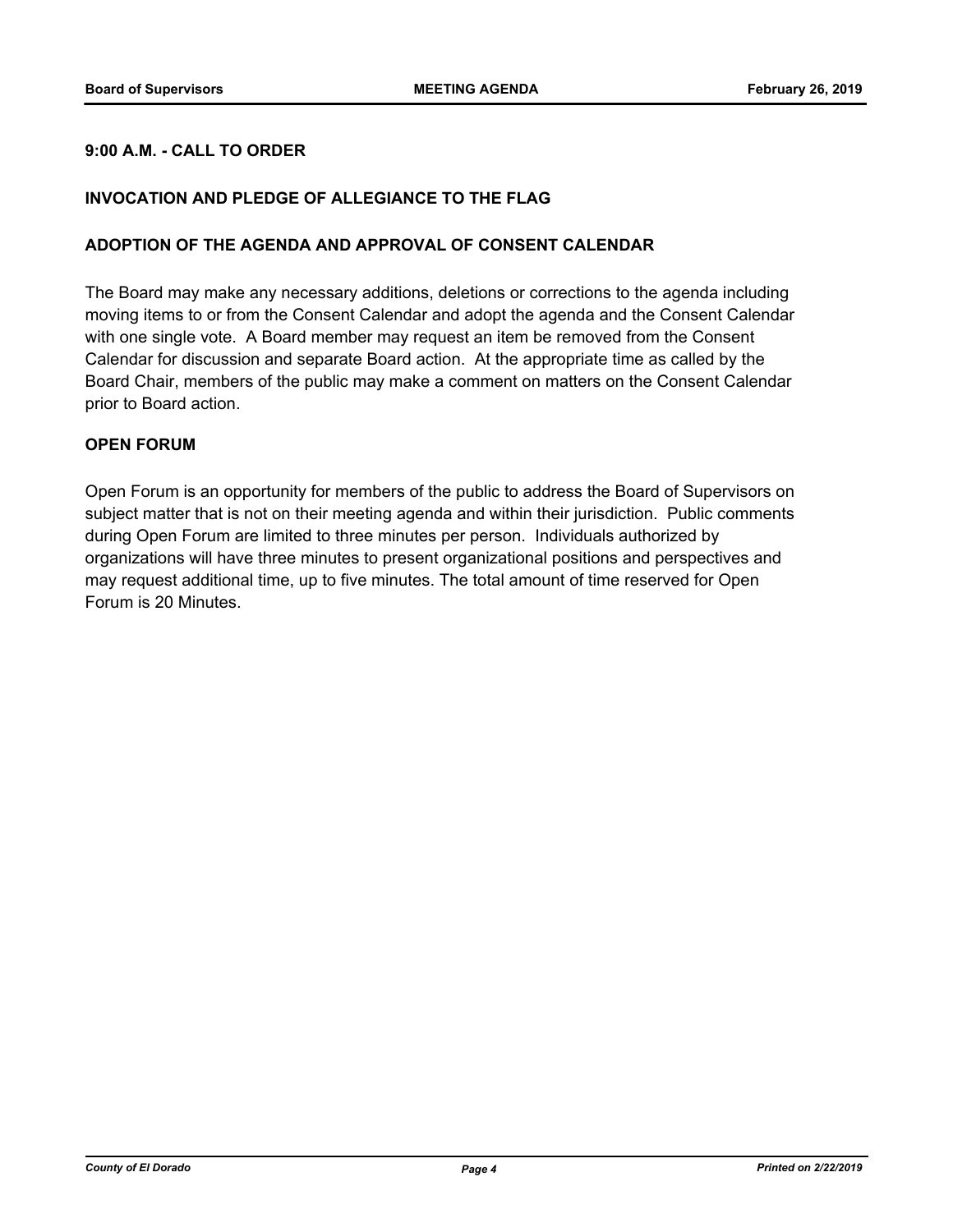#### **CONSENT CALENDAR**

**1.** [19-0258](http://eldorado.legistar.com/gateway.aspx?m=l&id=/matter.aspx?key=25579) Clerk of the Board recommending the Board approve the Minutes from the regular meeting of the Board of Supervisors on February 12, 2019.

## **GENERAL GOVERNMENT - CONSENT ITEMS**

- **2.** [16-0305](http://eldorado.legistar.com/gateway.aspx?m=l&id=/matter.aspx?key=20961) Chief Administrative Office recommending the Board find that a state of emergency continues to exist in El Dorado County as a result of unprecedented tree mortality due to drought conditions and related bark beetle infestations. (Cont. 2/12/19, Item 2)
- **3.** [19-0235](http://eldorado.legistar.com/gateway.aspx?m=l&id=/matter.aspx?key=25556) Chief Administrative Office, Parks and Trails Division, recommending the Board accept with thanks a monetary donation of \$500.00 from Kristi Wyles, resident of the unincorporated community of El Dorado, California, to purchase and install a park bench along the El Dorado Trail.

#### **FUNDING:** Donation.

**4.** [19-0185](http://eldorado.legistar.com/gateway.aspx?m=l&id=/matter.aspx?key=25505) Clerk of the Board recommending the Board, based upon the recommendation of the El Dorado County Airport Advisory Committee, make the following appointment to the El Dorado County Airport Advisory Committee:

> Reappoint Ricky Branaugh, Representing Placerville Airport - 4 year term, term expiration 02/26/2023.

**5.** [19-0230](http://eldorado.legistar.com/gateway.aspx?m=l&id=/matter.aspx?key=25551) County Counsel recommending the Board:

1) Approve and authorize the Chair to sign a Letter of Agreement with El Dorado County Deputy Sheriffs' Association that would permit an existing DSA member within the District Attorney's Office to receive canine handler pay under Article 5, Section 12 of the Memorandum of Understanding between the County and the DSA;

2) Order the Auditor-Controller to disburse six thousand dollars (\$6,000) to James Applegate, the DSA member in question, in settlement of claims against the County made by him and the DSA under the Memorandum of Understanding between the County and the DSA as well as the Fair Labor Standards Act; and

3) Approve and authorize the Chair to sign the underlying settlement agreement with the DSA and James Applegate.

**FUNDING:** Risk Management General Liability Fund.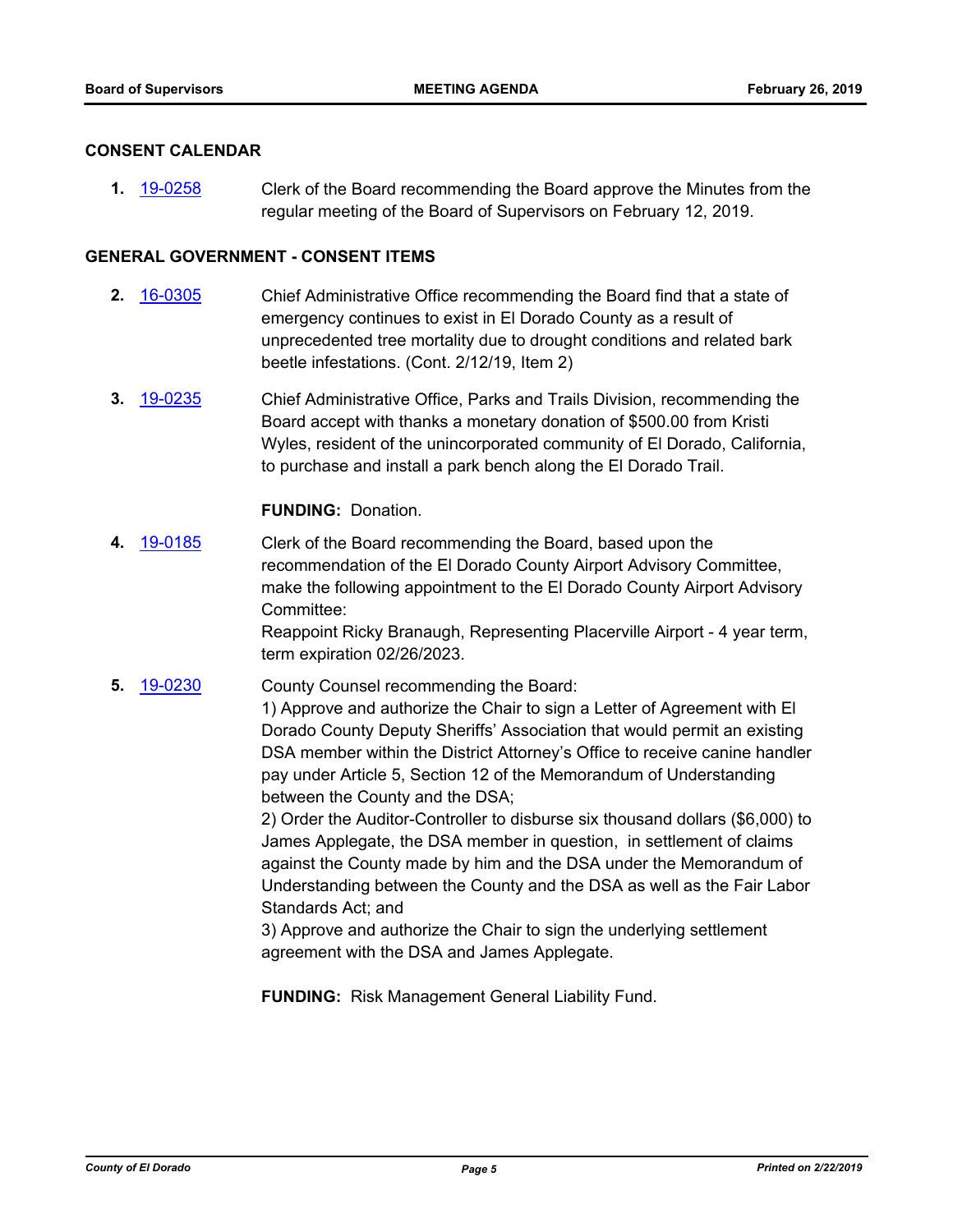| 6. | 19-0238     | Auditor-Controller recommending the Board adopt and authorize the Chair<br>to sign Resolution 019-2019 that is on file in the Board Clerk's Office<br>related to the formation of El Dorado County Community Facilities District<br>No. 2019-1 (Bass Lake Hills Services):                                                                                                                                                    |
|----|-------------|-------------------------------------------------------------------------------------------------------------------------------------------------------------------------------------------------------------------------------------------------------------------------------------------------------------------------------------------------------------------------------------------------------------------------------|
|    |             | "Resolution of Intention to Form Community Facilities District No. 2019-1<br>(Bass Lake Hills Services) and Levy a Special Tax Therein to Finance<br>Certain Public Services Related to Such Community Facilities District," to<br>which are attached three exhibits as follows:<br>a. Exhibit A - List of Authorized Services<br>b. Exhibit B - Rate and Method of Apportionment<br>c. Exhibit C - Form of Notice of Hearing |
| 7. | 19-0281     | Supervisor Novasel recommending the Board make the following District V<br>appointment to the Parks and Recreation Commission:<br>Appoint John Arenz, Member District V (Vacant), Term Expiration<br>1/1/2023.                                                                                                                                                                                                                |
| 8. | 19-0284     | Supervisor Novasel recommending the Board make the following District V<br>appointment to the Commission on Aging:<br>Reappoint Ronald B. Zehren, Member - District V (Current), Term<br>Expiration 1/1/2023.                                                                                                                                                                                                                 |
| 9. | 19-0309     | Supervisor Parlin recommending the Board make the following District IV<br>appointment to the Parks and Recreation Commission:<br>Appoint Julia McIver, Member - District IV (Vacant), Term Expiration<br>1/1/2023.                                                                                                                                                                                                           |
|    | 10. 19-0277 | Supervisor Veerkamp recommending the Board make the following<br>appointment to the Diamond Springs and El Dorado Community Advisory<br>Committee:<br>Appoint Chris Whitaker, Member (Vacant), Term Expiration 2/26/2023.                                                                                                                                                                                                     |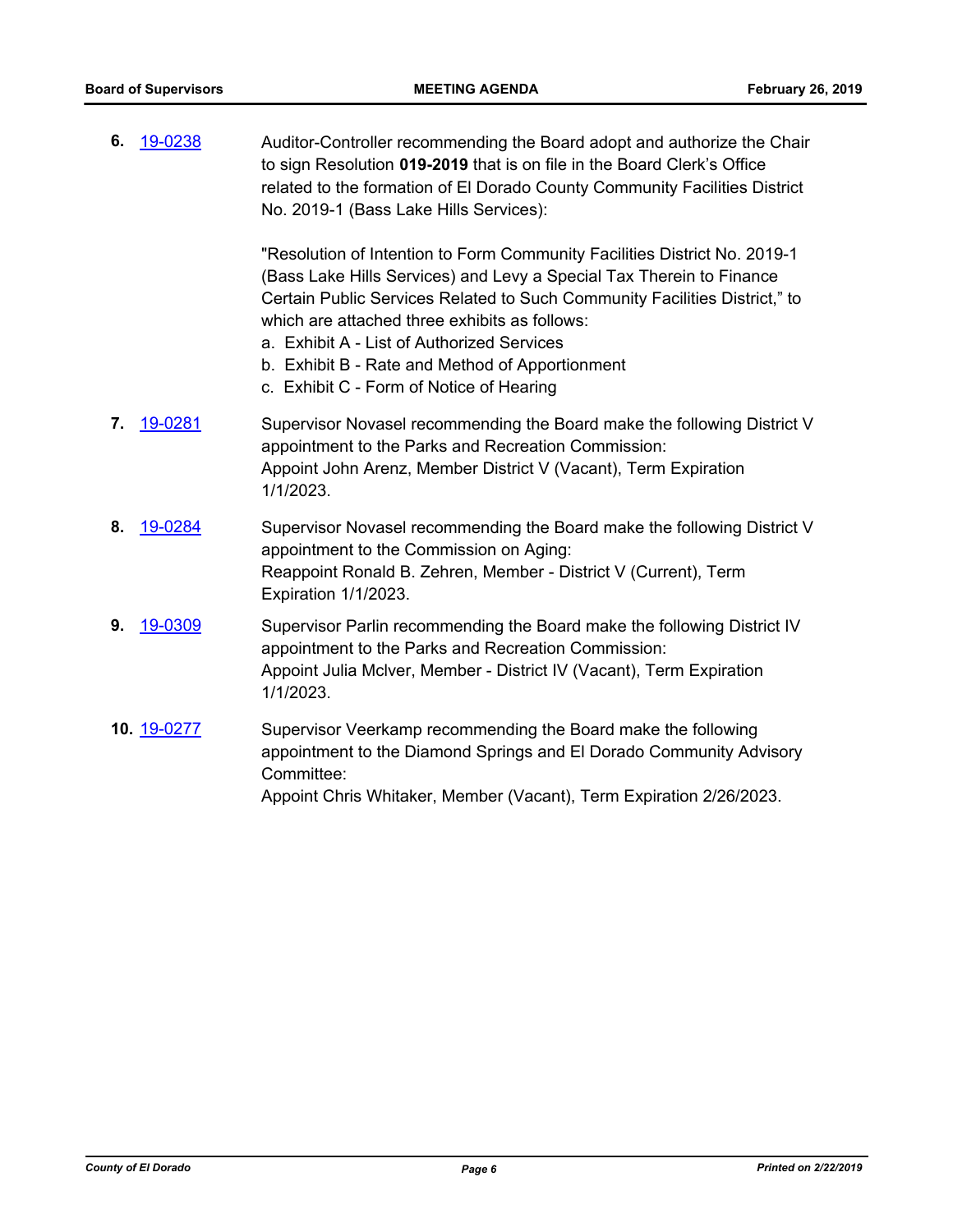#### **HEALTH AND HUMAN SERVICES - CONSENT ITEMS**

**11.** [18-1873](http://eldorado.legistar.com/gateway.aspx?m=l&id=/matter.aspx?key=25223) Health and Human Services Agency recommending the Board: 1) Approve and authorize the Chair to sign Agreement for Services 3592 with BHC Health Services of Nevada, Inc., doing business as West Hills Hospital, for the provision of inpatient acute mental health treatment, for the perpetual term beginning March 1, 2019 until terminated, with a maximum contractual obligation of \$200,000 per fiscal year; 2) Find that the County does not possess the facilities or personnel for inpatient acute mental health treatment and has determined, in accordance with County Ordinance Section 3.13.030, it is more economical and feasible to engage an independent contractor for these services; and 3) Authorize the Purchasing Agent, or designee, to execute further documents relating to Agreement for Services 3592, including amendments which do not increase the maximum dollar amount or term of the Agreement, and contingent upon approval by County Counsel and Risk Management.

**FUNDING:** 1991 and 2011 Mental Health Realignment

**12.** [18-1955](http://eldorado.legistar.com/gateway.aspx?m=l&id=/matter.aspx?key=25305) Health and Human Services Agency recommending the Board: 1) Approve and authorize the Chair to sign Funding Agreement 3620 with Barton Healthcare System, to support the operation of the Public Health Hospital Preparedness Program, with an effective date commencing upon execution through June 30, 2019, with a maximum funding amount of \$3,700; and 2) Authorize the Director of Health and Human Services to execute further

documents relating to Funding Agreement 3620, including amendments which do not increase the maximum dollar amount or term of the Agreement, and contingent upon approval by County Counsel and Risk Management.

**FUNDING:** California Department of Public Health, Hospital Preparedness Program funding grant.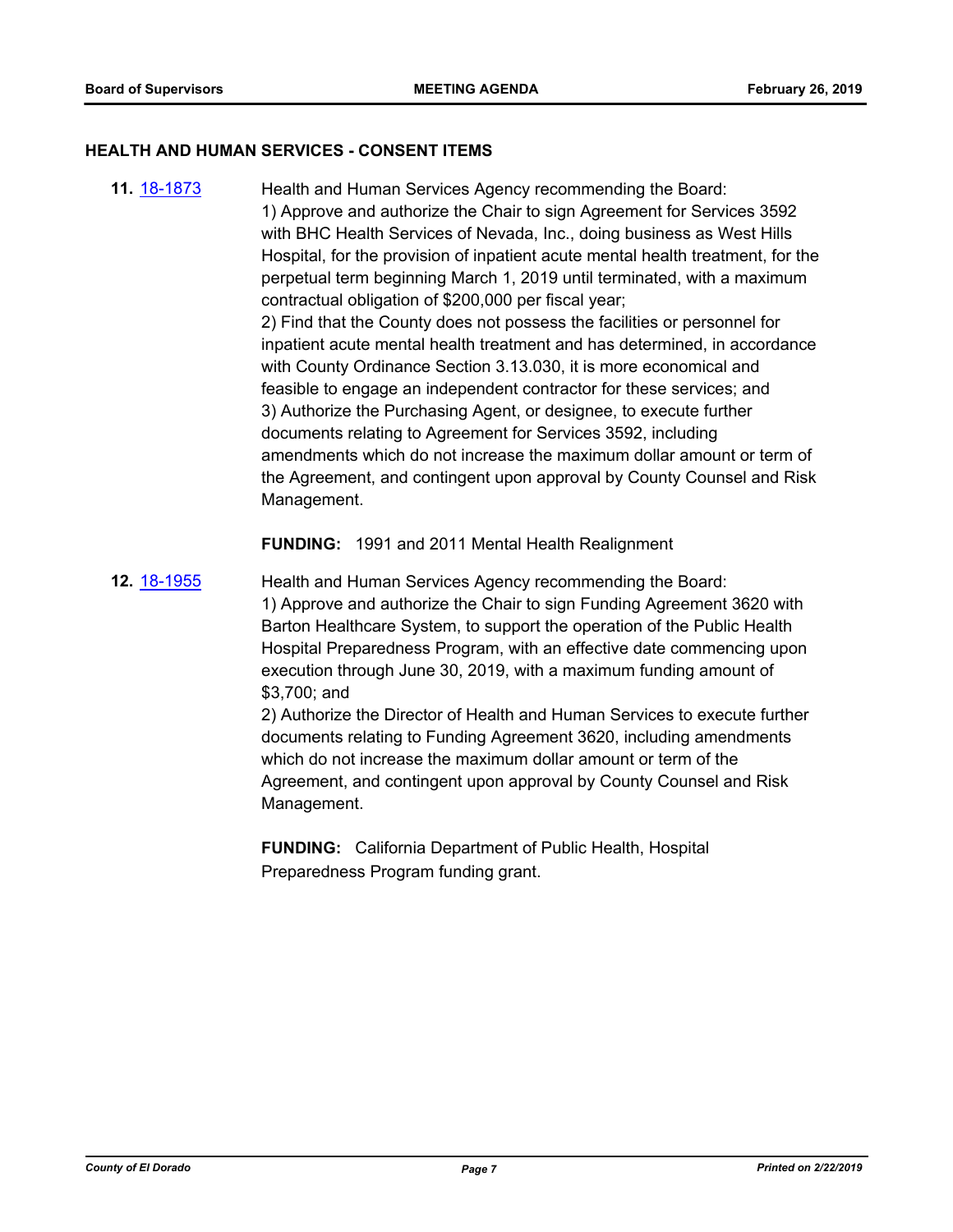**13.** [18-1966](http://eldorado.legistar.com/gateway.aspx?m=l&id=/matter.aspx?key=25316) Health and Human Services Agency recommending the Board: 1) Approve and authorize the Chair to sign Agreement for Services 3582 with Stanford Youth Solutions, Inc., for the provision of Peer Partner Services for adults and youth receiving Child Welfare Services, in the amount of \$550,000, for the term from March 1, 2019 through June 30, 2020;

> 2) Make findings in accordance with County Ordinance 3.13.030 that it is more economical and feasible to contract with Stanford Youth Solutions for services provided under this Agreement 3582 because the County does not have the qualified staff nor the facilities to provide said services; and 3) Authorize the Purchasing Agent, or designee, to execute further documents relating to Agreement for Services 3582, including amendments which do not increase the maximum dollar amount or term of the Agreement, and contingent upon approval by County Counsel and Risk Management

**FUNDING:** Mental Health Services Act, State, and Federal funds. Funding amounts vary based on client eligibility for Medi-Cal.

**14.** [19-0151](http://eldorado.legistar.com/gateway.aspx?m=l&id=/matter.aspx?key=25471) Health and Human Services Agency recommending the Board accept with appreciation a donation of \$8,243 from the non-profit organization "Meals on Wheels by ACC" to help fund the delivery of meals through the Senior Nutrition Program.

**FUNDING:** Donations from Meals on Wheels by ACC.

**15.** [18-1855](http://eldorado.legistar.com/gateway.aspx?m=l&id=/matter.aspx?key=25205) Veterans Affairs Commission recommending the Board of Supervisors approve the updated Commission Bylaws, modified and approved by the Commission on December 13, 2018.

**FUNDING:** N/A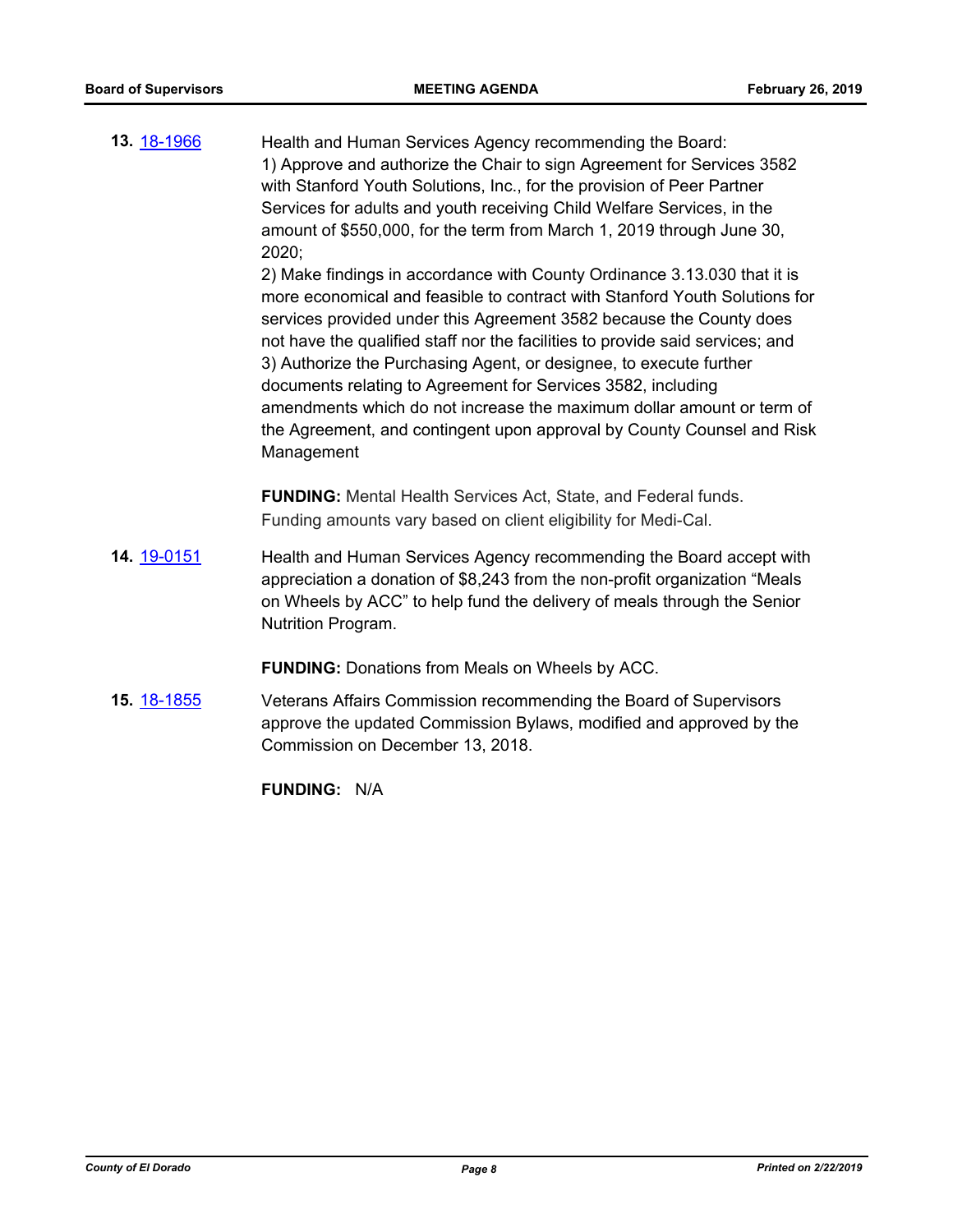#### **LAND USE AND DEVELOPMENT - CONSENT ITEMS**

**16.** [18-0074](http://eldorado.legistar.com/gateway.aspx?m=l&id=/matter.aspx?key=23415) Department of Transportation recommending the Board approve and authorize the Chair to sign Amendment 8 to Subdivision Improvement Agreement 06-1060 for Silver Springs - Unit 1, TM 97-1330, with Silver Springs El Dorado County, Inc., extending the performance period to September 24, 2020 and recognizing Silver Springs El Dorado County, Inc. as "Successor Owner."

#### **FUNDING:** N/A

**17.** [18-1699](http://eldorado.legistar.com/gateway.aspx?m=l&id=/matter.aspx?key=25050) Department of Transportation recommending the Board consider the following:

1) Approve and authorize the Chair to sign the Notice of Acceptance with Granite Construction Company for the El Dorado Trail - Los Trampas to Halcon Project, Contract 2612, PW 17-31207, CIP 97012/36109001; and 2) Approve and authorize the Clerk of the Board to release the Payment and Performance Bonds to the Surety upon notification from the Department of Transportation, after the one-year guarantee period.

**FUNDING:** Accumulative Capital Outlay-Parks (11%), Congestion Mitigation and Air Quality Program (40%), Pollock Pines/Camino Park Zone of Benefit (2%), State Parks Recreational Trails Program (43%), and Transportation Development Act (4%). (Local, State, and Federal Funds)

**18.** [18-1761](http://eldorado.legistar.com/gateway.aspx?m=l&id=/matter.aspx?key=25112) Department of Transportation recommending the Board take the following actions related to the Oflyng Water Quality Project, CIP 95177/36107016: 1) Adopt the California Environmental Quality Act (CEQA) Mitigated Negative Declaration and Mitigation Monitoring and Reporting Plan; and 2) Approve the project as described in the CEQA Initial Study / Mitigated Negative Declaration.

> **FUNDING:** California Tahoe Conservancy Site Improvement Grant (67%), Tahoe Regional Planning Agency/Water Quality (16%), and State Water Resources Control Board (17%).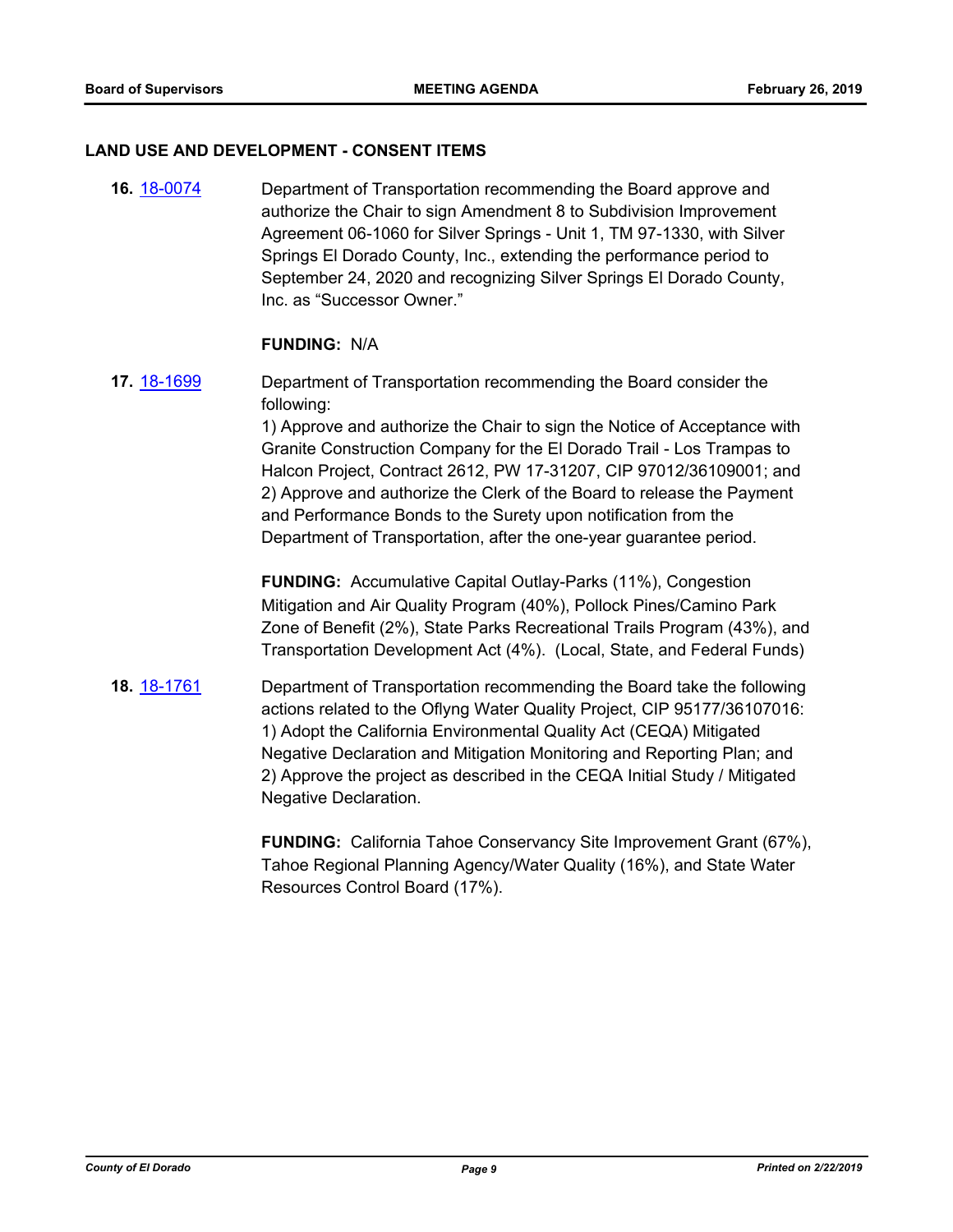**19.** [19-0055](http://eldorado.legistar.com/gateway.aspx?m=l&id=/matter.aspx?key=25376) Department of Transportation recommending the Board consider the following pertaining to the Hazel Valley Road at EID Canal Bridge Replacement Project, CIP 77125/36105021, Contract 2770: 1) Approve and adopt the Plans and Contract Documents and authorize the Chair to sign the Plans; and 2) Authorize advertisement for construction bids. (Cont. 2/12/19, Item 12): and 3) Approve and authorize the Chair to sign an Encroachment Agreement with the El Dorado Irrigation District.

**FUNDING:** Highway Bridge Program (100%). (Federal Funds)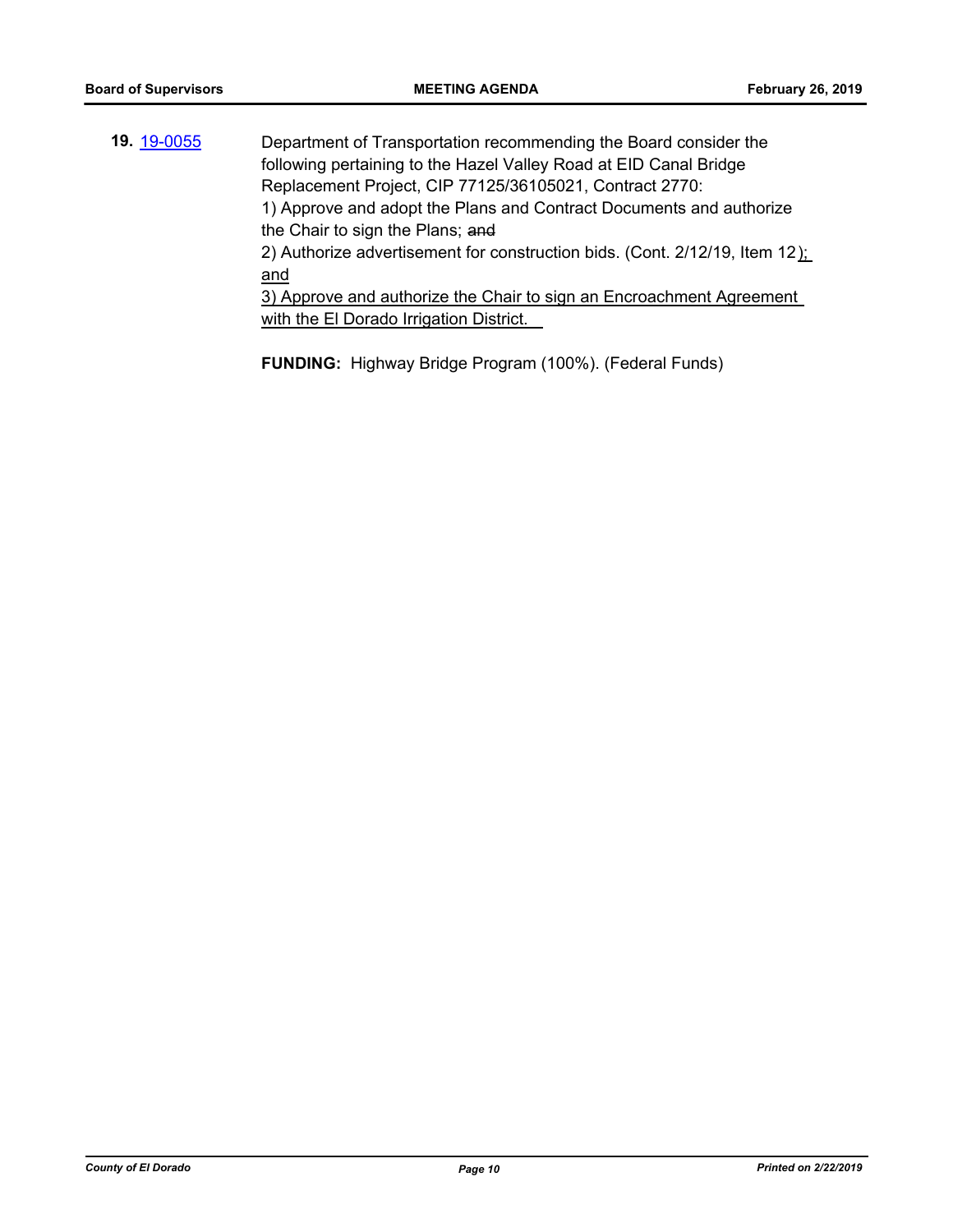**20.** [19-0173](http://eldorado.legistar.com/gateway.aspx?m=l&id=/matter.aspx?key=25493) Department of Transportation (Transportation) recommending the Board: 1) Make findings that the purchase of three (3) replacement 2019 Chevrolet Silverados, two (2) replacement dump/hookloaders, and one (1) replacement loader are exempt from competitive bidding in accordance with Purchasing Ordinance 3.12.16, Section D; 2) Authorize the Purchasing Agent to utilize the State of California competitively bid Contract 1-18-23-20D for the acquisition of the three (3) Chevrolet Silverados, 4x4 for the Department of Transportation, Maintenance and Operations Division; 3) Authorize the Purchasing Agent to sign a purchase order to the awarded State vendor, Winner Chevrolet of Elk Grove, CA. in the amount of \$149,115 plus applicable delivery, fees and taxes (estimated at \$11,287.08) for a one time purchase for three (3) 2019 Chevrolet Silverados following Board approval; 4) Authorize the Purchasing Agent to utilize the State of California competitively bid Contract 1-18-23-20F for the acquisition of two (2) dump/hookloaders for the Department of Transportation, Maintenance and Operations Division; 5) Authorize the Purchasing Agent to sign a purchase order to the awarded State vendor, Riverview International of West Sacramento, CA. in the amount of \$247,493.78 plus applicable delivery, fees and taxes (estimated at \$17,964.30) for a one time purchase for two (2) dump/hookloaders following Board approval; 6) Authorize the Purchasing Agent to utilize the National Joint Powers Alliance (NJPA) competitively bid Contract 032515-JDC for the acquisition of one (1) loader for the Department of Transportation, Maintenance and Operations Division; 7) Authorize the Purchasing Agent to sign a purchase order to the awarded NJPA vendor, Pape Machinery of West Sacramento, CA. in the amount of \$162,950.00 plus applicable delivery, fees and taxes (estimated at \$32,379.07) for a one time purchase for one (1) loader following Board approval; 8) Make findings that the purchase of the one (1) 10-wheel dump truck with hookloader is exempt from competitive bidding in accordance with Purchase Ordinance 3.12.16, Section B and C; and 9) Authorize the Purchasing Agent to sign a purchase order with Riverview International of West Sacramento, CA. in the amount of \$223,068.34 plus applicable delivery, fees and taxes (estimated at \$16,189.95) for a one time purchase for a 10-wheel dump truck with hookloader following Board approval. **FUNDING:** Road Fund Discretionary.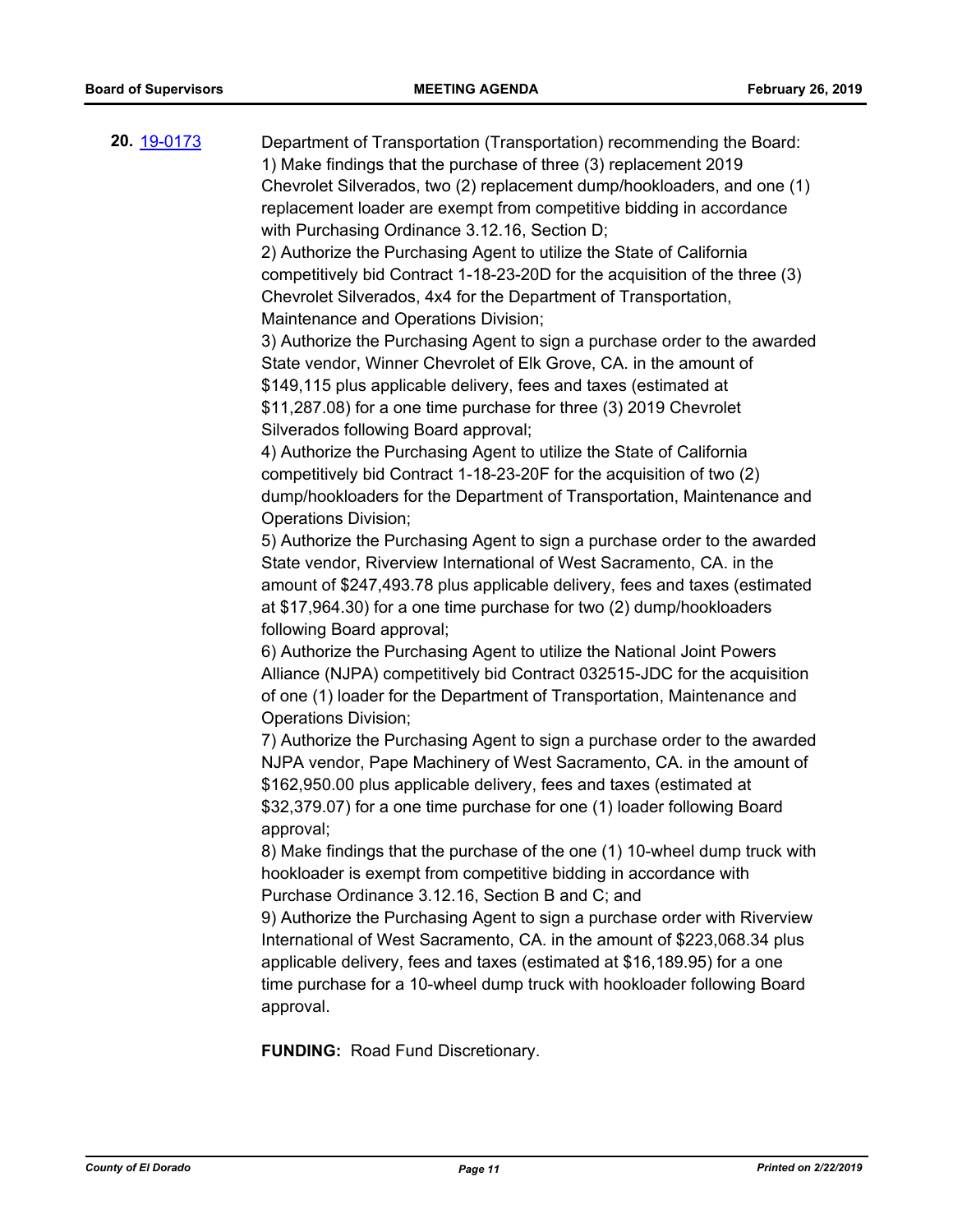**21.** [19-0186](http://eldorado.legistar.com/gateway.aspx?m=l&id=/matter.aspx?key=25506) Department of Transportation recommending the Board approve and authorize the Chair to sign the first amendment to master rental agreement for equipment rentals 273-O1811, Fenix Contract 2579 with Holt of California, increasing the not-to-exceed amount by \$200,000 for a total not-to-exceed amount of \$400,000 with no change to the term.

**FUNDING:** Local Discretionary Funds (Local) and SB1-RMRA (State).

**22.** [19-0205](http://eldorado.legistar.com/gateway.aspx?m=l&id=/matter.aspx?key=25525) Environmental Management Department recommending the Board: 1) Approve the addition of one (1) new 2019 Chevrolet Tahoe to the Environmental Management Department fixed asset list; 2) Approve and authorize the purchase of one (1) new 2019 Chevrolet Tahoe for the Hazardous Materials, Incident Response Team, as a carryover vehicle that was unable to be purchased during Fiscal Year 2017-18;

3) Authorize the Purchasing Agent to utilize the State of California competitively bid Contract 1-18-23-23D for the purchase of one (1) Chevrolet Tahoe for the Hazardous Materials, Incident Response Team; 4) Make findings that this purchase is exempt from competitive bidding in accordance with Purchasing Ordinance 3.12.16, Section D; 5) Authorize the Purchasing Agent to sign a purchase order to the awarded State vendor, Elk Grove Auto/Winner Chevrolet of Elk Grove, CA. in the amount of \$36,951.00 plus applicable delivery, fees, and taxes (estimated at \$2,837.70) for a one-time purchase following Board approval; and 6) Approve and authorize the Chair to sign a budget transfer in the amount of \$303,771, adjusting the Environmental Management Department's budget for Fiscal Year 2018-19 to allow for the addition of grant funding, fixed asset funding, closure of the County Service Area No. 10 Litter Fund, and purchase of load cells for the Scalehouse Automation project. (4/5 vote required)

**FUNDING:** Non-General Fund, County Service Area No. 10 - Solid Waste, County Service Area No. 10 - Liquid Waste, and County Service Area No. 10 - Litter Funds.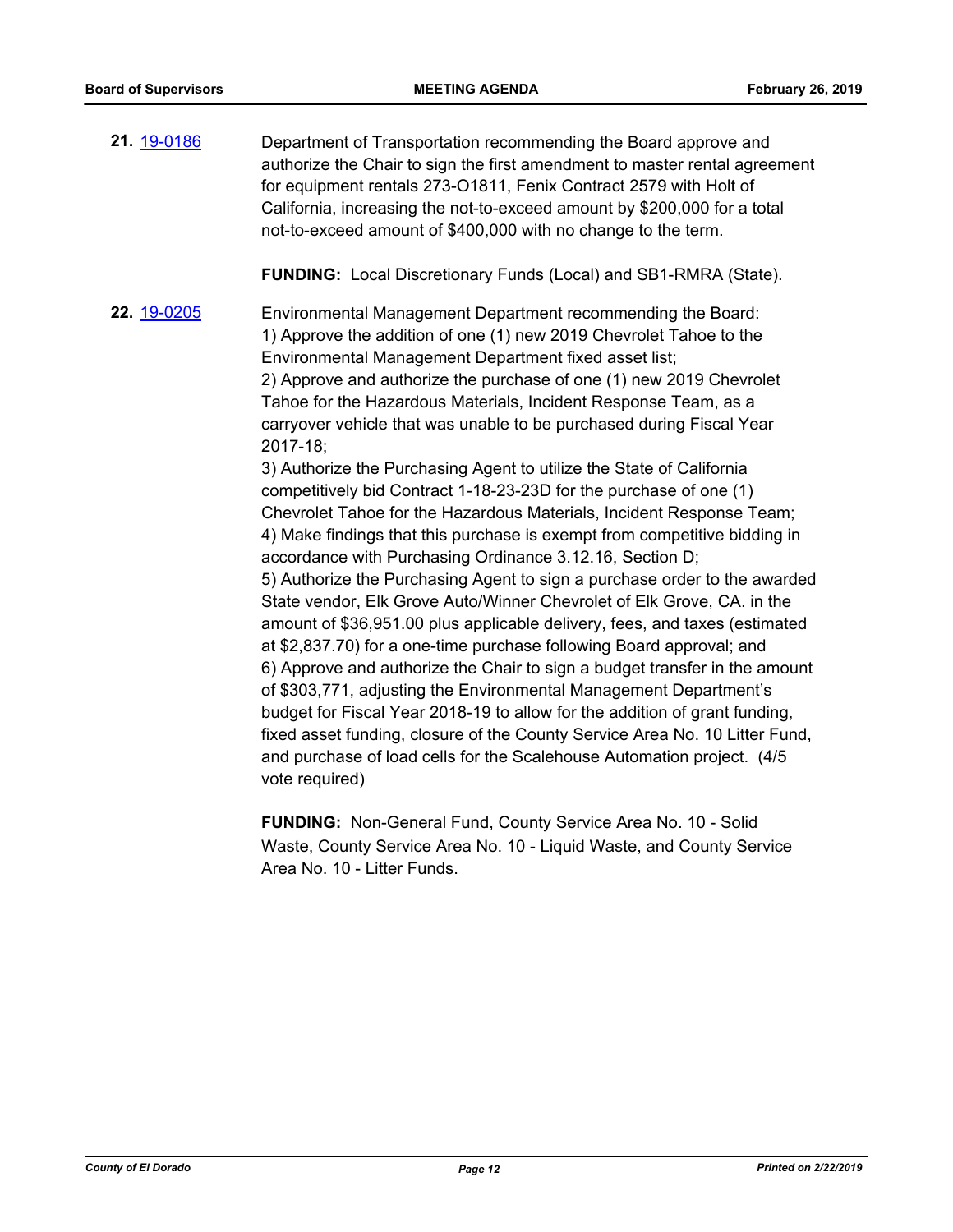#### **LAW AND JUSTICE - CONSENT ITEMS**

**23.** [19-0191](http://eldorado.legistar.com/gateway.aspx?m=l&id=/matter.aspx?key=25511) District Attorney recommending the Board:

1) Adopt and authorize the Chair to sign Resolution **017-2019** authorizing the District Attorney to execute a Grant Award Agreement with the California Department of Insurance for the High Impact Insurance Fraud Program for Fiscal Year 2018-19 in the amount of \$60,000, including any extensions or amendments thereof which would not increase net county costs; and

2) Approve and authorize the Chair to sign a budget transfer increasing revenue and expense appropriations in the District Attorney's operating budget by \$60,000 for expert witness services. (4/5 vote required)

**FUNDING:** California Department of Insurance.

**24.** [19-0229](http://eldorado.legistar.com/gateway.aspx?m=l&id=/matter.aspx?key=25550) District Attorney recommending the Board:

1) Accept a grant from the Governor's Office of Emergency Services Child Advocacy Center Program for the total project cost of \$218,750 for the period of April 1, 2019 - March 31, 2020, based on the received Letter of Intent;

2) Approve and authorize the Chair to sign the Certification of Assurance of Compliance; and

3) Authorize the District Attorney to execute the Grant Award Agreement and required documents, including any extensions or amendments thereof which would not increase net county cost.

**FUNDING:** California Governor's Office of Emergency Services Victims of Crime Act Fund.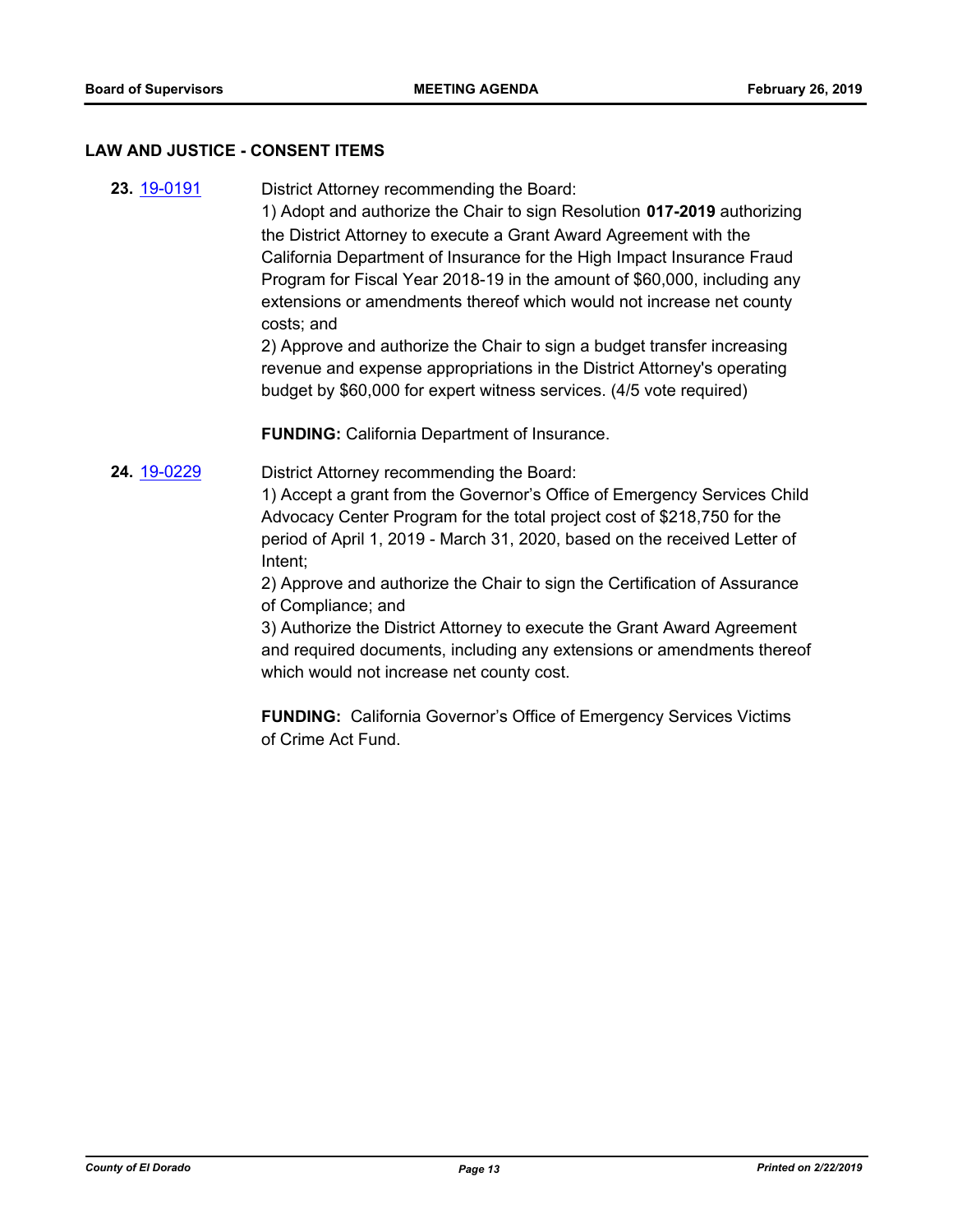**25.** [19-0211](http://eldorado.legistar.com/gateway.aspx?m=l&id=/matter.aspx?key=25531) Probation Department recommending the Board consider the following: 1) Make findings in accordance with County Ordinance Chapter 3.13, Section 3.13.030 that it is more economical and feasible to contract out with The Carey Group, Inc. to provide services under this Agreement 3556 to the Probation Department in training and policy development in alignment with evidence based practices;

2) Approve and authorize the Chair to sign Agreement 3556 with The Carey Group, Inc. to provide specialized training to Probation Department employees in Motivational Interviewing and Case Planning and to provide consulting services to develop policies on an "as requested" basis. This agreement is for a term beginning upon final execution of the agreement and expiring on January 31, 2021, for a not to exceed amount of \$78,000.00; and

3) Authorize the Purchasing Agent, or designee, to execute further documents relating to Agreement 3556 including future amendments which do not increase the maximum dollar amount or term of the agreement, contingent upon approval by County Counsel and Risk Management.

**FUNDING:** General Fund.

## **END CONSENT CALENDAR**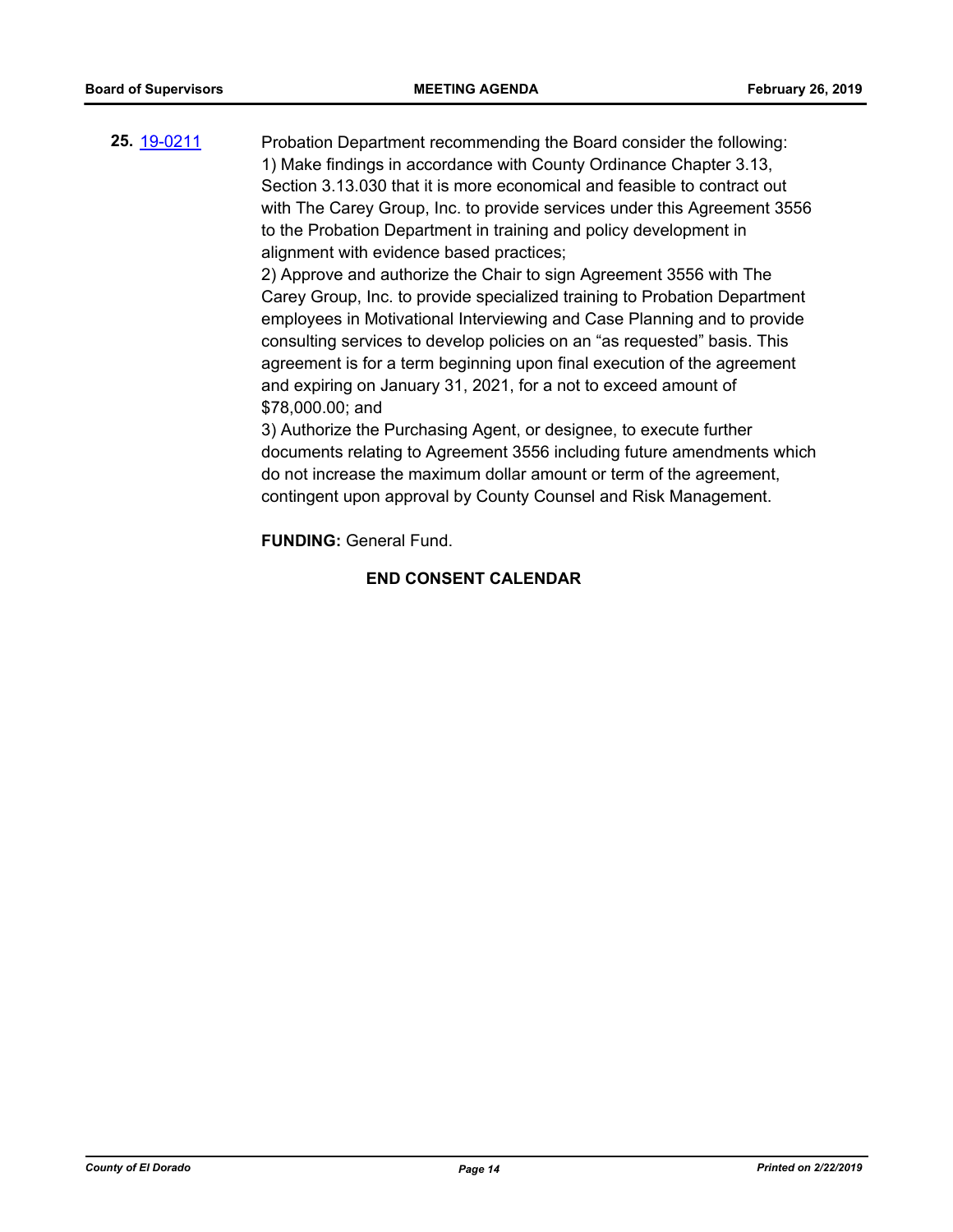#### **DEPARTMENT MATTERS (Items in this category may be called at any time)**

- **26.** [19-0234](http://eldorado.legistar.com/gateway.aspx?m=l&id=/matter.aspx?key=25555) Human Resources Department recommending the Board adopt and authorize the Chair to sign Resolution **018-2019** providing a comprehensive update to the El Dorado County Personnel Rules, thereby repealing and replacing:
	- 1) The County of El Dorado Personnel Rules, Resolution 015-2014;
	- 2) Board of Supervisors Policy E-6, Relocation Reimbursement;
	- 3) Board of Supervisors Policy E-7, Recruitment Signing Bonus;
	- 4) Board of Supervisors Policy E-8, Tuition Reimbursement;

5) Personnel Policy Number 2, Early Salary Range Step Advancement Policy;

6) Personnel Policy Number 3, Management Evaluation Program; and 7) Personnel Policy Number 4, Payoff of Compensatory Time Off for Employees Promoted to a Management Position. (Est. Time: 10 Min.)

#### **FUNDING:** N/A

## **9:30 A.M. - TIME ALLOCATION**

- **27.** [19-0072](http://eldorado.legistar.com/gateway.aspx?m=l&id=/matter.aspx?key=25393) Chief Administrative Office recommending the Board receive informational presentations from the listed Departments as part of the preparation for the Fiscal Year 2019-20 Budget development process: 1) Sheriff;
	- 2) District Attorney;
	- 3) Human Resources; (Continued from 2/12/19)
	- 4) Treasurer-Tax Collector;
	- 5) Planning & Building; and
	- 6) County Counsel; (Continue to 3/5/19)
	- 7) Chief Administrative Office. (Est. Time: 1.5 Hrs.)
- **28.** [19-0204](http://eldorado.legistar.com/gateway.aspx?m=l&id=/matter.aspx?key=25524) Chief Administrative Office recommending the Board receive and file the attached Fiscal Year 2018-19 Mid-Year Budget Report. (Est. Time: 30 Min.)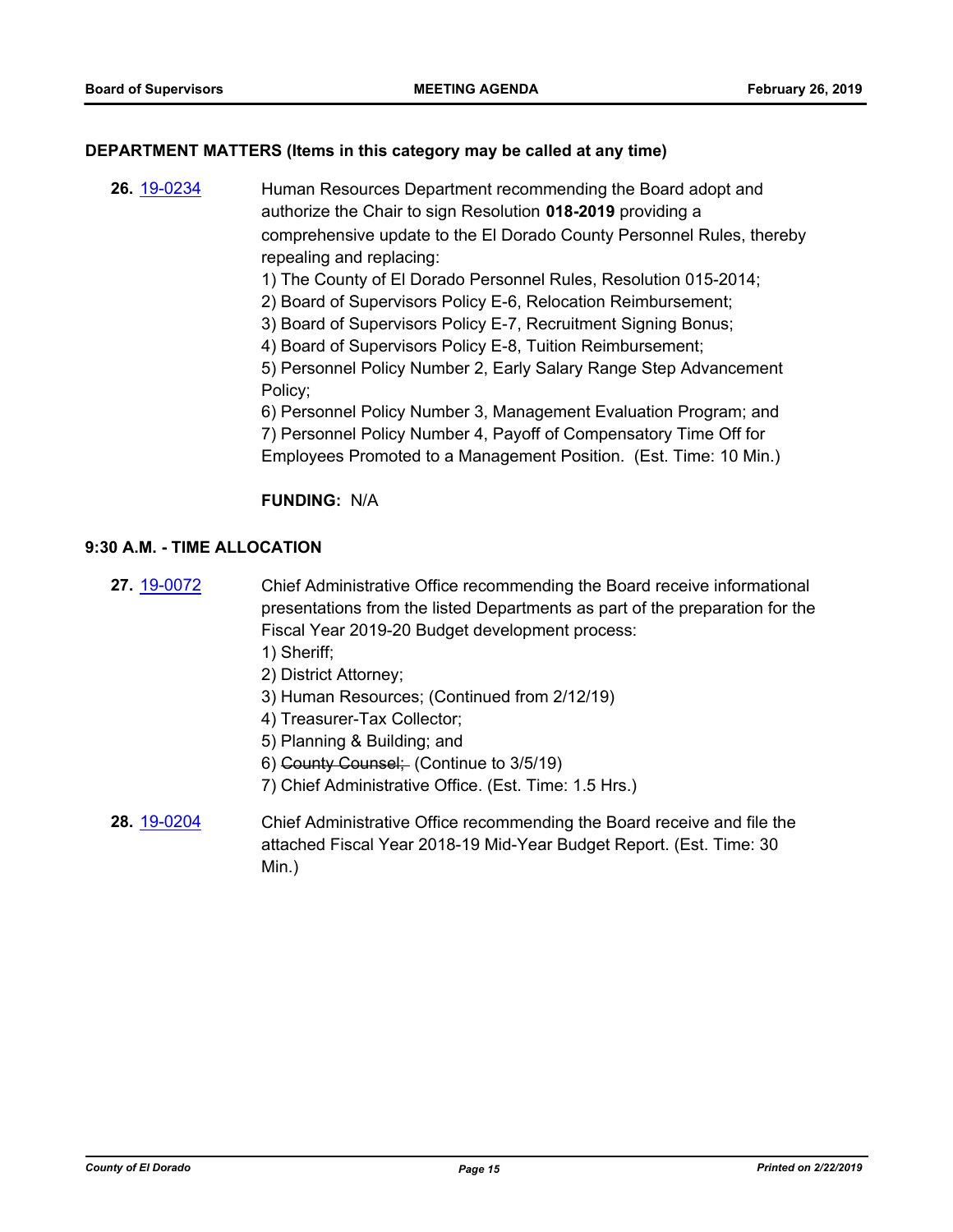## **ITEMS TO/FROM SUPERVISORS**

**CAO UPDATE**

**ADJOURNMENT**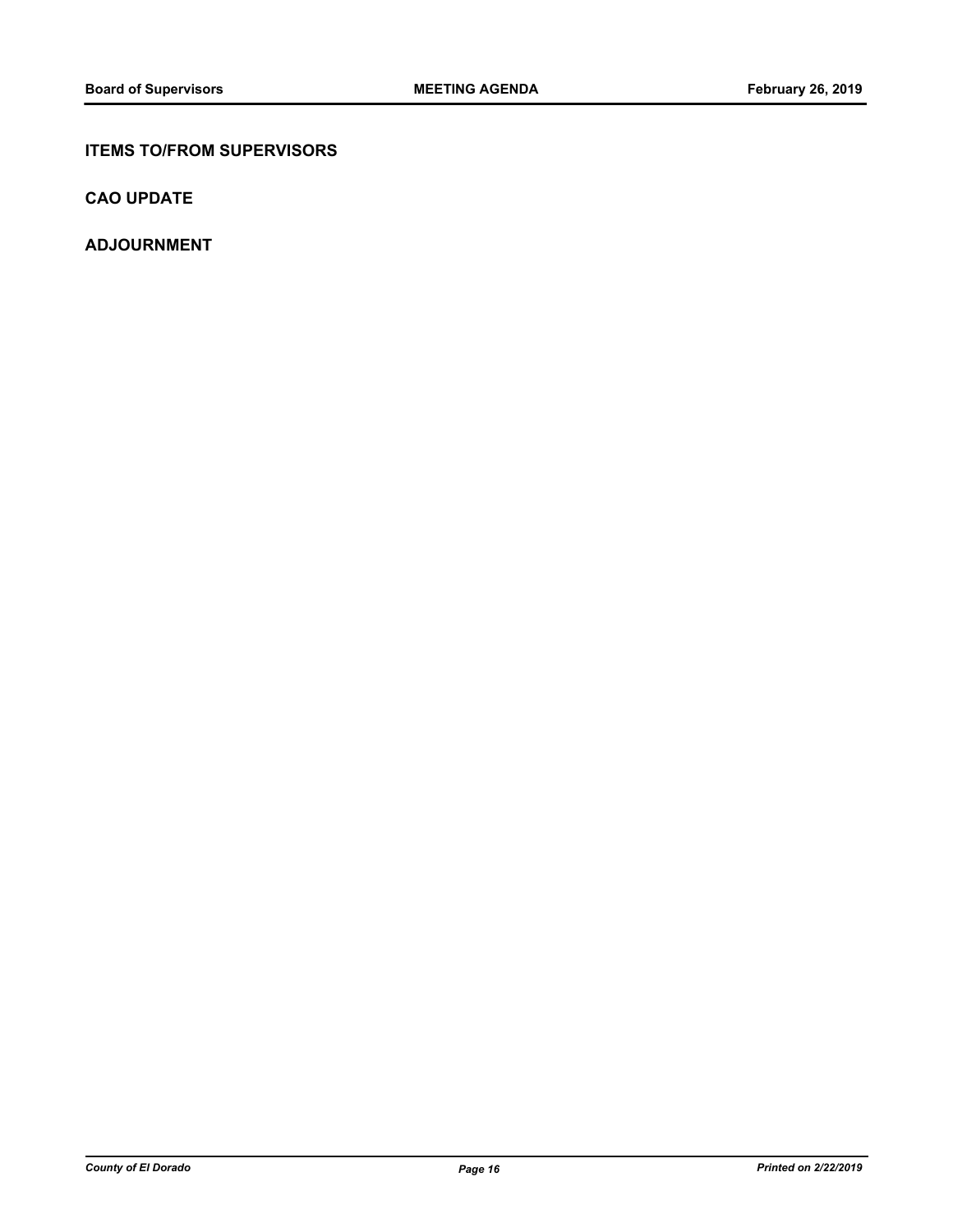#### **CLOSED SESSION**

- **29.** [19-0225](http://eldorado.legistar.com/gateway.aspx?m=l&id=/matter.aspx?key=25545) **Pursuant to Government Code Section 54957.6 Conference with Labor Negotiator**: County Negotiator: Director of Human Resources and/or designee. Employee organizations: Operating Engineers Local 3 representing employees in the Trades & Crafts and Corrections Bargaining Units; Deputy Sheriffs Association representing employees in the Law Enforcement Unit; El Dorado County Managers' Association, and El Dorado County Deputy County Counsel Association (Est. Time: 30 Min.)
- **30.** [19-0264](http://eldorado.legistar.com/gateway.aspx?m=l&id=/matter.aspx?key=25586) **Conference with Legal Counsel - Existing Litigation** pursuant to Government Code Section 54956.9(d)(1). Title: Rural Communities United v. El Dorado County Board of Supervisors; El Dorado County Superior Court Case PC20160024 (TGPA-ZOU) Number of potential cases: (1). (Est. Time: 10 Min.)
- **31.** [19-0283](http://eldorado.legistar.com/gateway.aspx?m=l&id=/matter.aspx?key=25605) **Conference with Legal Counsel - Existing Litigation** pursuant to Government Code Section 54956.9(d)(1). Title: Erin Young of the Wopumnes Nisenan-Mewuk Tribe v. County of El Dorado and El Dorado County Board of Supervisors, El Dorado County Superior Court Case No. PC 20190050, Number of potential cases: (1). (Est. Time: 5 Min.)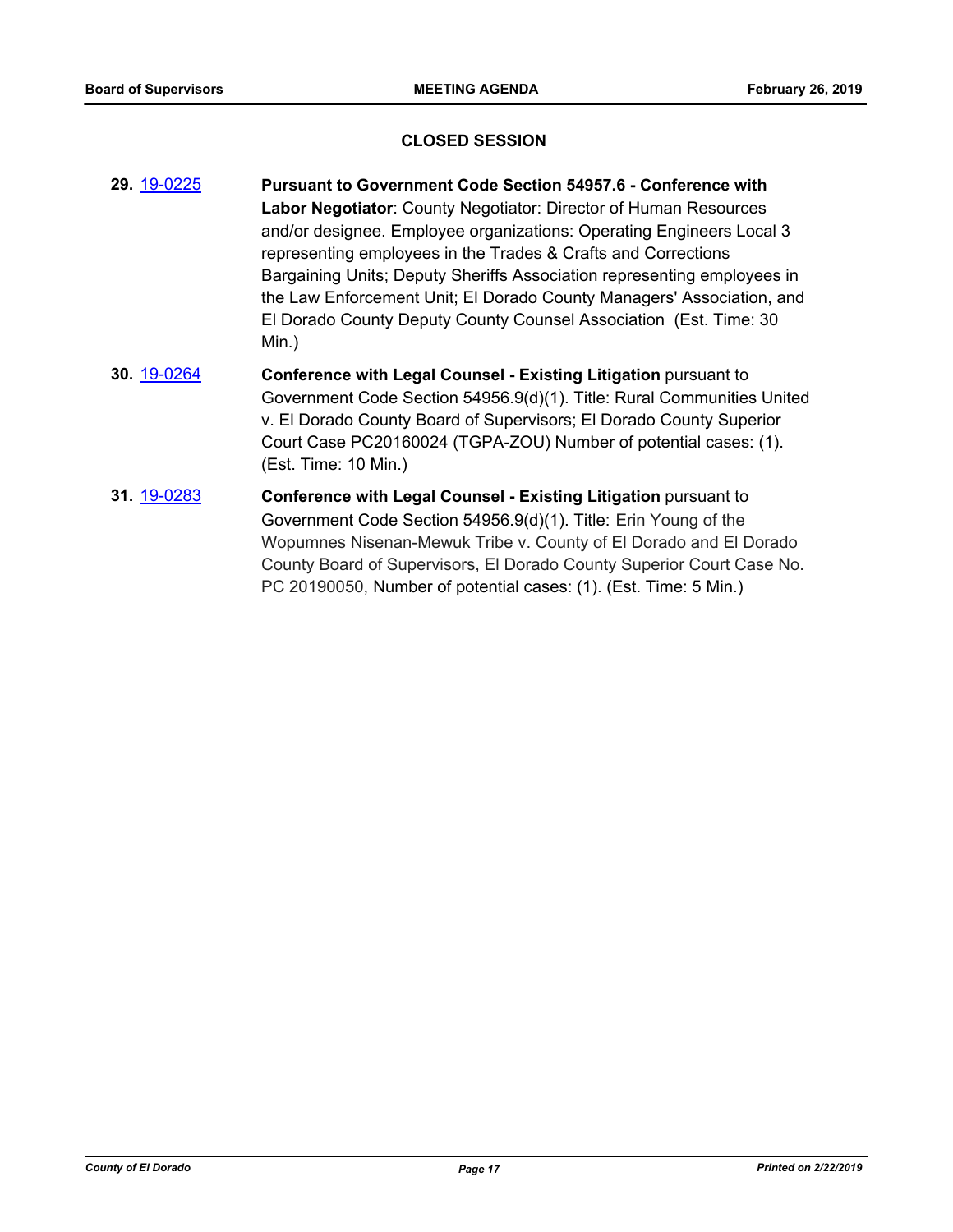On August 19, 2003, the Board adopted the following protocol: It is a requirement that all speakers, County staff and the public, when approaching the podium to make a visual presentation to the Board of Supervisors, must provide the Clerk with the appropriate number of hard copies of the presentation for Board members and the audience.